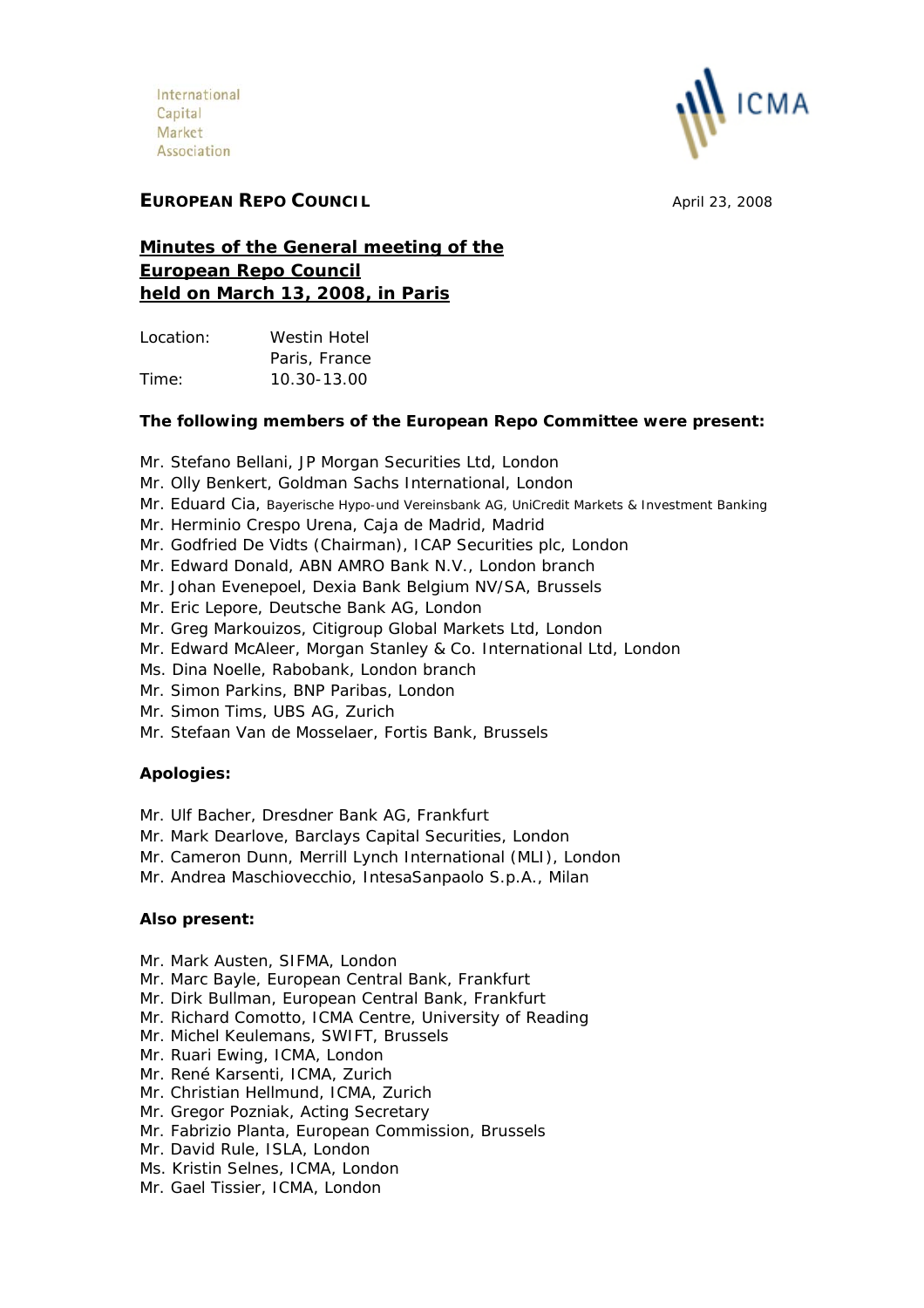#### **The following member firms were represented at the meeting:**

*ABN AMRO Bank NV, Amsterdam Banco Bilbao Vizcaya Argentaria, SA, Madrid Banco Santander Central Hispano, S.A., Madrid Bank of Scotland Plc, London Barclays Capital Securities Ltd, London Bayerische Hypo-und* Vereinsbank AG, UniCredit Markets & Investment Banking**,** *Munich BNP Paribas, Paris Caja de Ahorros y Pensiones de Barcelona (La Caixa), Barcelona Caja de Madrid, Madrid CALYON, Paris Citigroup Global Markets Limited, London Confederación Española de Cajas de Ahorros (CECA), Madrid Coöperatieve Centrale Raiffeisen-Boerenleenbank B.A. (Rabobank), London Branch Credit Suisse Securities (Europe) Limited, London Daiwa Securities SMBC Europe Limited, London Danske Bank A/S, Copenhagen Deutsche Bank AG, Frankfurt Dexia Bank Belgium NV/SA, Brussels Fortis Bank, Brussels GESMOSA-GBI VSA, Madrid Goldman Sachs International, London HSBC Bank Plc, London HSBC France, Paris ICAP Securities Limited, London ING Bank N.V., Amsterdam ING Belgium SA/NV, Brussels IntesaSanpaolo S.p.A., Torino/Milan JP Morgan Securities Ltd, London Landesbank Baden-Württemberg, Stuttgart Lehman Brothers International (Europe), London Merrill Lynch International, London Mitsubishi UFJ Securities International plc, London Morgan Stanley & Co International Ltd, London Royal Bank of Canada Europe Limited, London Société Générale S.A., Paris The Royal Bank of Scotland Plc, London UBS AG, Zurich* 

#### **The following member firms were not represented at the meeting:**

*Aurel Leven Securities, Paris Banca Nazionale del Lavoro S.p.A., Rome Bank Austria Creditanstalt AG, Vienna Bayerische Landesbank, Munich Bank Julius Bär & Co. AG, Zurich Bear Stearns International Limited, London Canadian Imperial Bank of Commerce (CIBC), London branch Commerzbank AG, Frankfurt*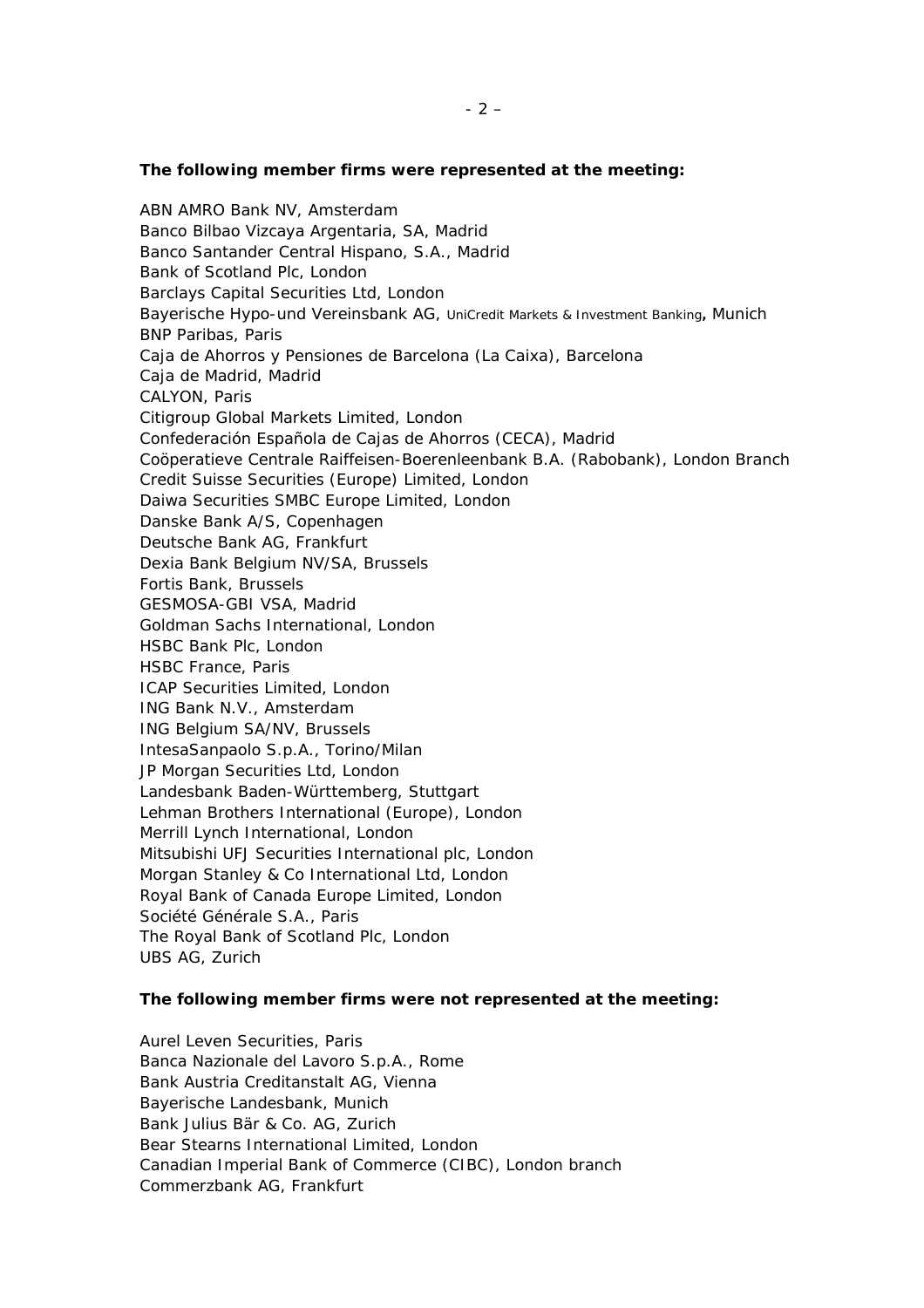*Dresdner Bank AG, Frankfurt (Dresdner Kleinwort) DZ Bank AG Deutsche Zentral-Genossenschaftsbank, Frankfurt IXIS Corporate & Investment Bank, Paris KBC Bank NV, Brussels Kredietbank S.A. Luxembourgeoise, Luxembourg Lloyds TSB Bank plc, London MF Global UK Ltd, London Mizuho International PLC, London MPS Finance Banca Mobiliare S.p.A., Siena National Bank of Greece SA, Athens NIB Capital Bank N.V., The Hague Nomura International Plc, London Raiffeisen Zentralbank Oesterreich AG, Vienna UniCredit Banca Mobiliare S.p.A., Milan WestLB AG, Dusseldorf*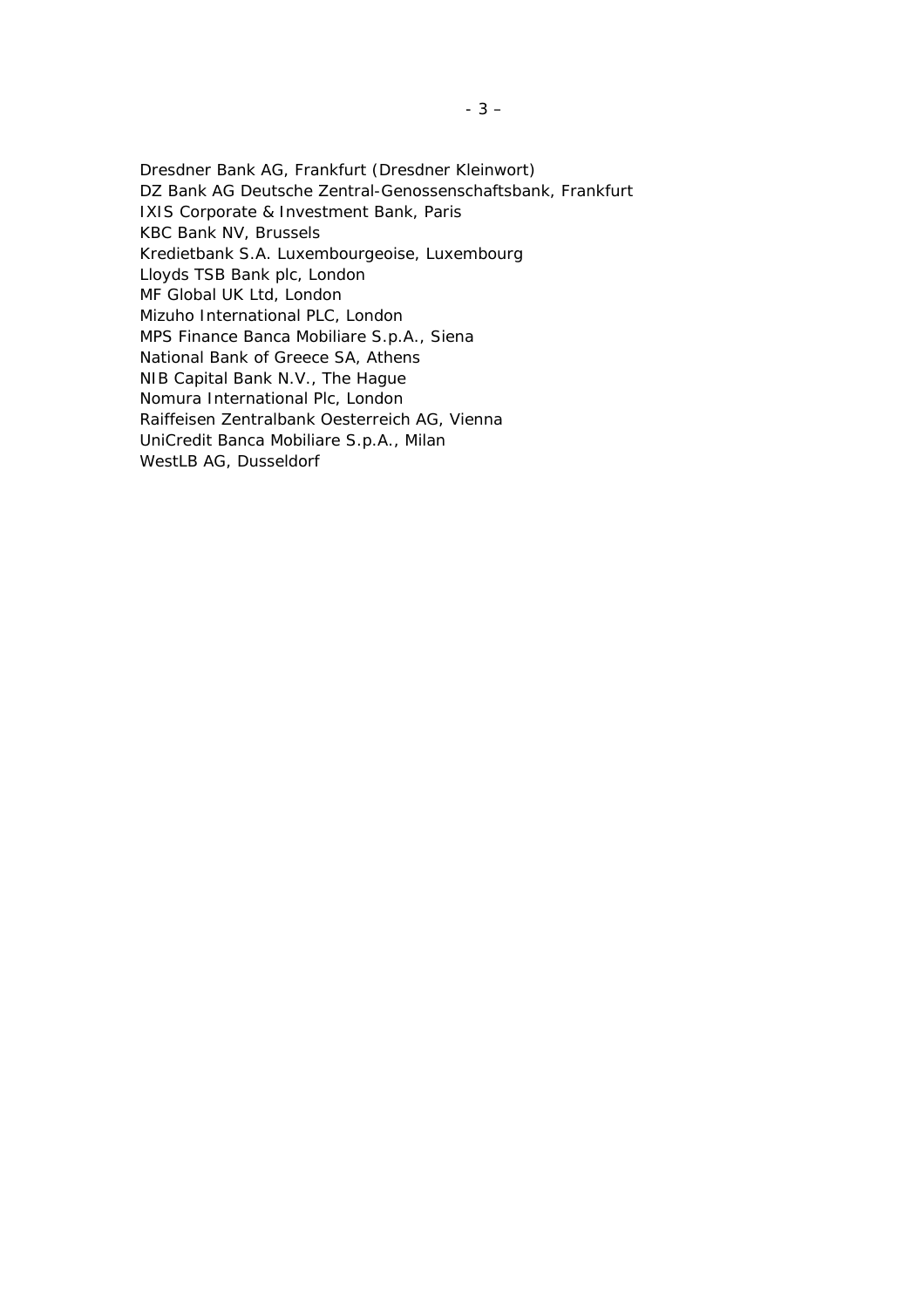## **1. Opening of the meeting by the chairman of the European Repo Committee (ERC committee)**

The Chairman, Godfried De Vidts, first welcomes the Council members, observers and guests and thanks Euroclear for kindly hosting the meeting. He also welcomes René Karsenti, Executive President of ICMA.

The Chairman underlines that the half-yearly General Meetings of the Council are designed to provide the repo and wider community with information about developments in the market. Between meetings, the ERC Committee and its Secretariat are available to assist market participants on issues arising in the market. He reminds participants of the e-mail address [erc@icmagroup.org.](mailto:erc@icmagroup.org)

He announces that in extension of the agenda of the ERC Council meeting as distributed, the meeting will receive a short presentation by Mr. David Rule, Chief Executive of ISLA, on ISLA's Agent Lender Disclosure Project.

In his overview of topics not covered under any other agenda items, he refers to the global market turbulence and to the fact that the repo market has remained widely without legal problems thanks to the robust legal framework of the GMRA. In autumn, the ERC had the opportunity to discuss market-related issues with representatives of the ECB in Frankfurt.

He informs the meeting that additional recommendations and guidelines for the repo markets have been put up on the internet and thus have been made publicly available to the repo market community.<sup>[1](#page-3-0)</sup> With effect from January 1, 2008, government guaranteed bonds and bills from Malta and Cyprus have been included in the list of accepted general collateral  $(GC)^2$  $(GC)^2$ .

Following discussions within the ERC Committee and with LCH.Clearnet, the Committee had written a letter to LCH.Clearnet specifying that in cases where an issuer receives divergent ratings from two or three major rating agencies, the lowest of the three would determine the classification of this issuer's securities in the GC baskets.

The Bank of England is currently revising the Gilts Repo Code of Guidance and the publication is expected in March or April. The Chairman has invited John Rippon of the Bank of England to give a presentation at the next ERC Council General Meeting in September.

The Chairman informs the meeting that the number of ERC member firms stands unchanged at 62 after the resignation of Banca Monte dei Paschi di Siena S.p.A., and the welcome of Caja de Ahorros y Pensiones de Barcelona (La Caixa). He further says that the Vice Chairman of the ERC Committee, Ulf Bacher, is leaving

<span id="page-3-1"></span> $2$  See

 $\overline{a}$ 

<span id="page-3-0"></span><sup>&</sup>lt;sup>1</sup> See <u>http://www.icmagroup.org/about1/international1/repo0.html</u><br><sup>2</sup> See

[http://www.icmagroup.org/about1/international1/repo0.Par.0009.ParDownLoadFile.tmp/GC%20Conventions](http://www.icmagroup.org/about1/international1/repo0.Par.0009.ParDownLoadFile.tmp/GC Conventions as amended on September 19 2007.pdf) [%20as%20amended%20on%20September%2019%202007.pdf](http://www.icmagroup.org/about1/international1/repo0.Par.0009.ParDownLoadFile.tmp/GC Conventions as amended on September 19 2007.pdf)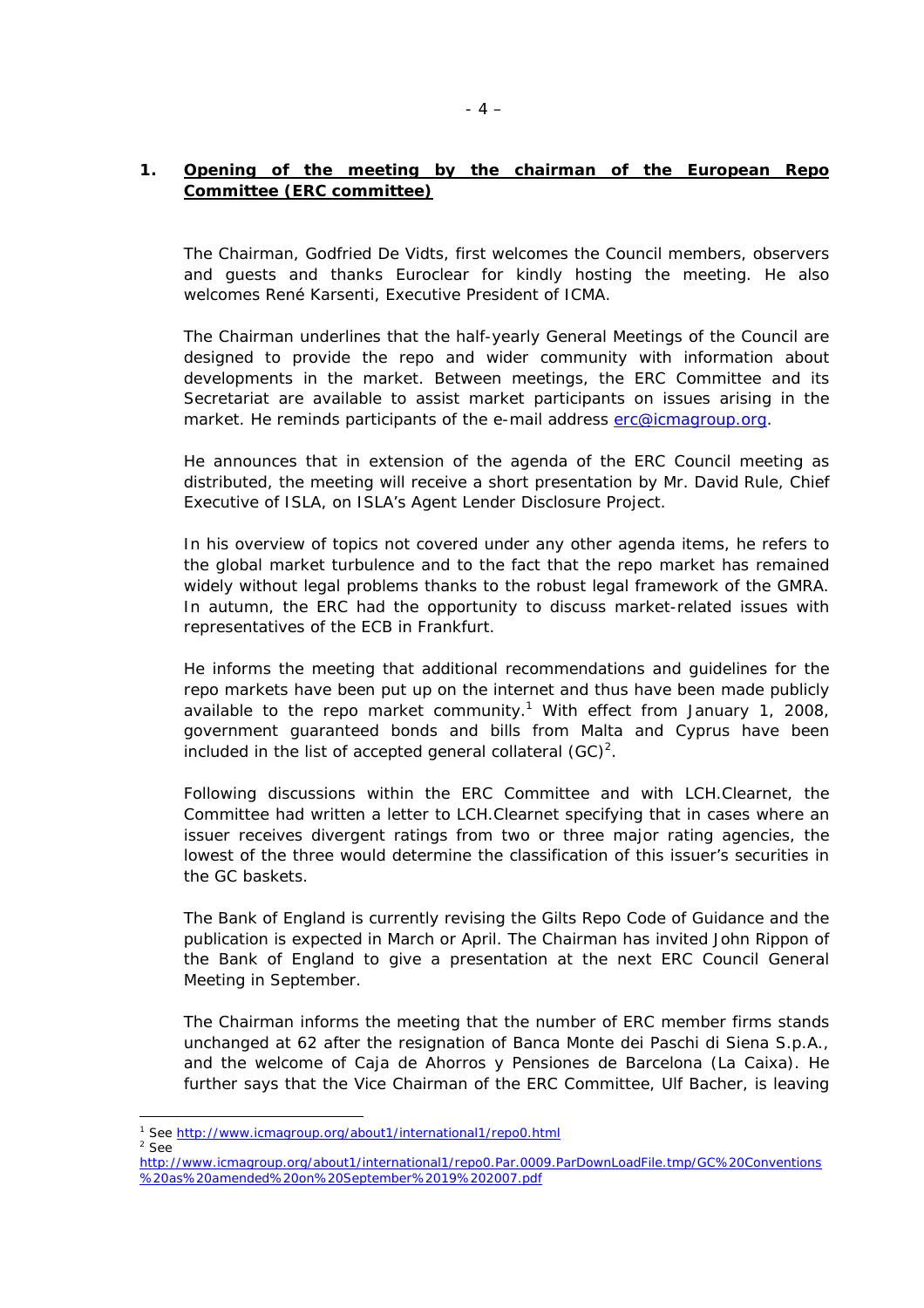his firm and therefore stepping down as a member of the ERC Committee and as this Committee's Vice Chairman. Mr. De Vidts expresses his thanks to Mr. Bacher for his contribution to the work of the Committee during the past years and asks ERC member delegates to abstain from voting for Mr. Bacher in the elections to the ERC Committee who is still on the candidate list as his resignation has been received after the deadline for the candidate list.

Finally, the Chairman thanks the outgoing ERC Secretary, Mr. Gregor Pozniak, who is leaving ICMA to take up the position of Secretary General of a European association in the insurance sector in Brussels. Ms. Nathalie Aubry of ICMA's Regulatory Policy Team in London has already taken over the role as Secretary of the ERC Council and Committee but has had to send her apologies for this meeting. Mr. Pozniak thanks the Chairman and the members of the ERC Committee for the good cooperation during the past two years and wishes the market further growth and its participants further success.

The opening presentation of the Chairman is attached as Annex 1 to these minutes.

### **2. Approval of the minutes of the ERC General Meeting held on September 19, 2007 in Luxembourg and dated October 12, 2007**

The minutes of the ERC General Meeting held on September 19, 2007 and dated October 12, 2007 are unanimously approved. They had been sent out to ERC members and are available from the ICMA website at <http://www.icmagroup.org/about1/international1/minutes.html>

### **3. Update on legal issues**

a. Progress report on legal opinion updates

The Chairman asks Mr. Christian Hellmund of ICMA's legal department in Zurich to provide the meeting with the regular update on GMRA-related matters.

In his presentation, which is attached as Annex 2, Mr. Hellmund updates the meeting

• on the combined legal opinion seeking/updating exercise for opinions on the GMRA and on the securities lending agreements (slide 2);

- on the format of the combined opinions (slide  $3$ );
- on the funding of the combined opinions (slide  $4$ );
- on the extended counterparty coverage (slide  $5$ );
- on the current updating exercise, due to be finished by the end of March 2008 (slide 6); and
- on the current and prospective future geographical coverage of GMRA opinions (slides 7 through 10).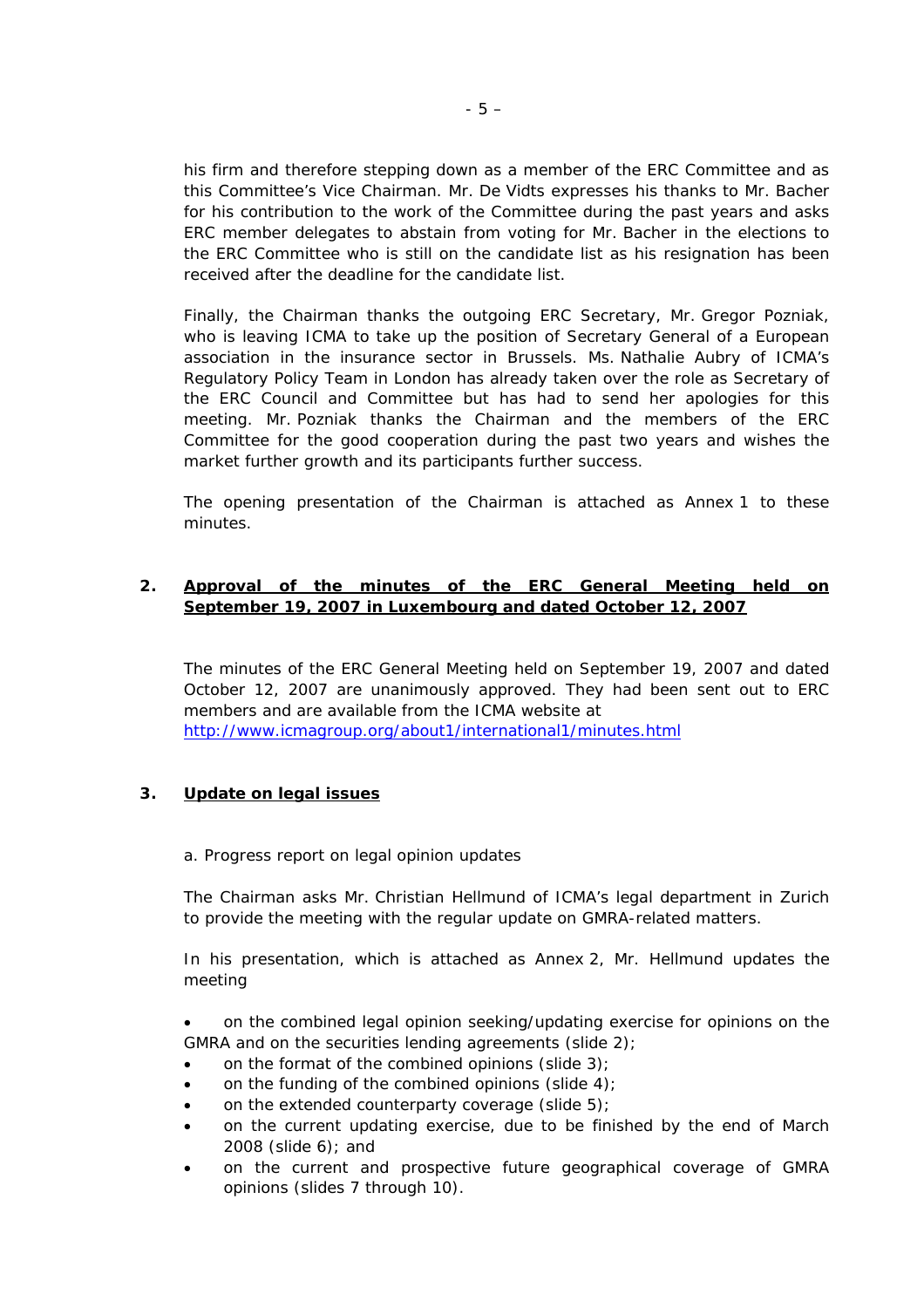He reminds ERC Council delegates and observers of the meeting that the text of the GMRA and all accompanying documentation are publicly available free of charge on ICMA's website ([http://www.icmagroup.org/market\\_practice/legal1/global.html\)](http://www.icmagroup.org/market_practice/legal1/global.html) and that GMRA opinions are available to ICMA members, also free of charge, in the members' area of the website

([http://www.icmagroup.org/market\\_practice/legal1/GMRA\\_Legal\\_opinions.html\)](http://www.icmagroup.org/market_practice/legal1/GMRA_Legal_opinions.html).

#### b. GMRA moving forward – a SIFMA view

The Chairman then asks Mr. Mark Austen, Managing Director of SIFMA, to give his presentation on SIFMA's view on the way forward for the GMRA. The presentation is attached as Annex 3.

Mr. Austen confirms that progress is being made in the project of combining the opinion seeking and updating process for the GMRA and the securities lending agreements and refers to a meeting on February 29, 2008 which also discussed further expansion of legal opinions to include further jurisdictions and further counterparties. He adds that confirmation should be sought in every jurisdiction that the generic terms for counterparties are appropriately applicable to the respective legal entities in that jurisdiction.

Mr. Austen informs about SIFMA's work to encourage the adoption of the GMRA globally and refers to the repo training courses jointly organised with ICMA in Hong Kong (2006), Shanghai (2006), and Mumbai (2007). A similar Repo Forum and Training event is planned in South Korea in 2009.

c. ISLA Agent Lender Disclosure Project - Update

The Chairman then invites Mr. David Rule, Chief Executive of ISLA, to add comments on the combined opinion seeking and updating exercise and to give his presentation on Agent Lender Disclosure.

Mr. Rule concurs with Messrs. Hellmund and Austen on the importance of the combination project. He adds that ISLA is currently working on an update of the GMSLA (Global Master Securities Lending Agreement). The aim of the exercise is to bring the GMSLA more in line with the GMRA and a draft will be published for consultation later in spring 2008.

In his presentation – attached as Annex 4 –, Mr. Rule explains the project that originates from the EU work on capital requirements for banks (CRD/Basel II) and explains that the essence of the project is the adaptation of an existing model operated in the US to the European situation. In addition to the scope of the US model, repo and reverse repo will be included in the European model.

Mr. De Vidts recalls that several members of the ERC Committee had emphasised the importance of such an ALD model for their business and calls on ICMA to continue to the funding of the work of ISLA. Mr. Eric Lepore of Deutsche Bank, London, has been nominated as the link between the ERC Committee and the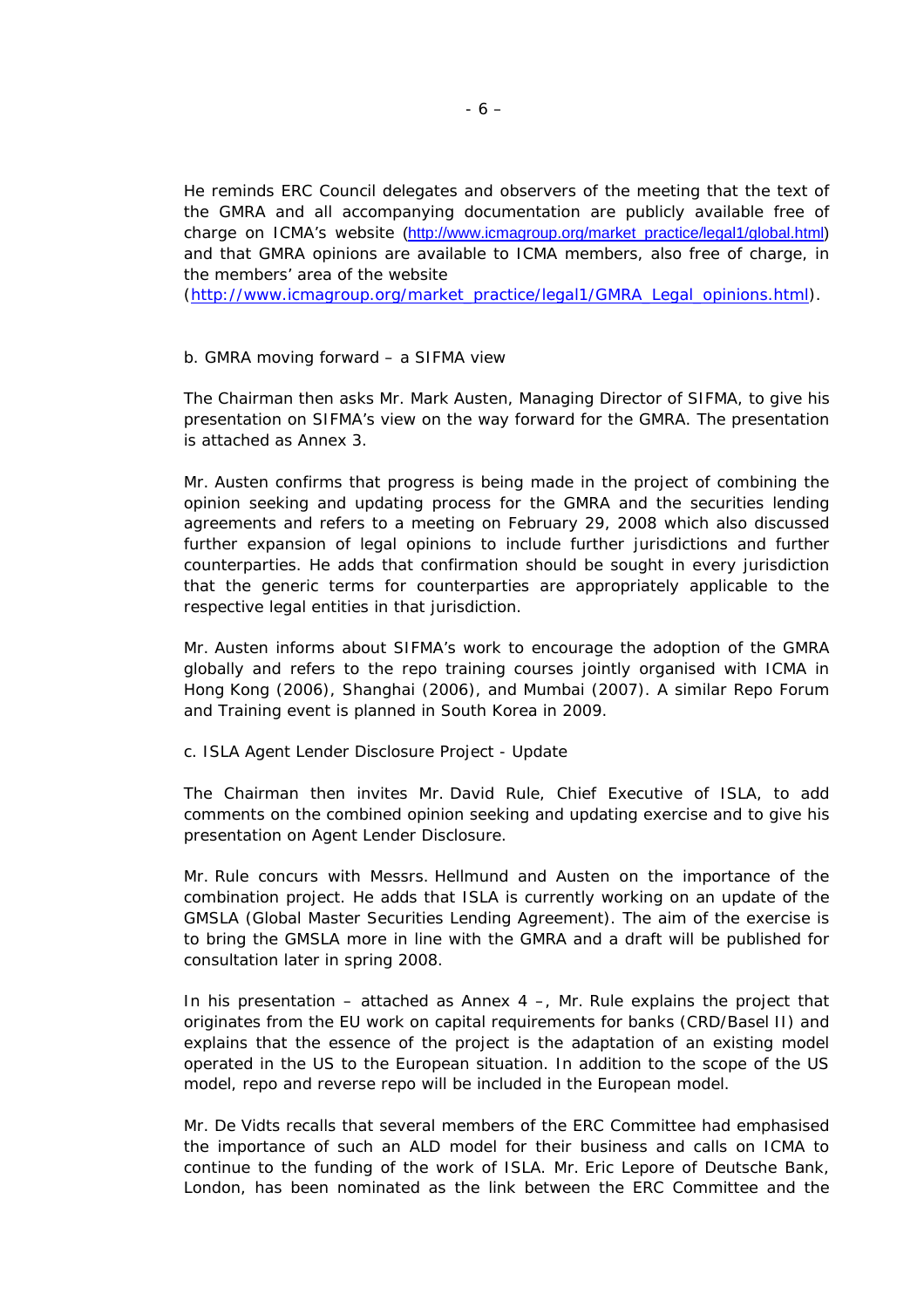ISLA project and Ms. Nathalie Aubry of ICMA is represented on the ISLA EU ALD Working Group.

#### **4. Election to the European Repo Committee**

The chairman introduces the following 21 candidates standing for election at the meeting to fill the 19 vacancies on the ERC committee.

| Tony Baldwin             | Daiwa Securities SMBC Europe Ltd., London                    |
|--------------------------|--------------------------------------------------------------|
| Stefano Bellani          | J. P. Morgan Securities Ltd., London                         |
| <b>Olly Benkert</b>      | Goldman Sachs International, London                          |
| David Butterworth        | Merrill Lynch International, London                          |
| Eduard Cia               | Bayerische Hypo-und Vereinsbank AG, UniCredit Markets        |
|                          | & Investment Banking                                         |
| Herminio Crespo Urena    | Caja de Madrid, Madrid                                       |
| Godfried De Vidts        | ICAP Securities Ltd., London                                 |
| <b>Edward Donald</b>     | ABN AMRO Bank N.V., London branch                            |
| Johan Evenepoel          | Dexia Bank Belgium NV/SA, Brussels                           |
| Thomas Hansen            | Credit Suisse Securities (Europe) Limited, London            |
| Tim Keenan               | Barclays Capital Securities Limited, London                  |
| Eric Lepore              | Deutsche Bank AG, London branch                              |
| Grigorios Markouizos     | Citigroup Global Markets Limited, London                     |
| Andrea Masciovecchio     | IntesaSanpaolo S.p.A., Milan                                 |
| Ed McAleer               | Morgan Stanley & Co International Ltd.                       |
| Dina Noëlle              | Coop. Centr. Raiff.-Boerenleenbank (Rabobank), London branch |
| Simon Parkins            | BNP Paribas, London branch                                   |
| Michel Semaan            | Nomura International plc, London                             |
| Luis Soutullo            | Confederacion Española de Cajas de Ahorro, Madrid            |
| Simon Tims               | UBS AG, Zurich                                               |
| Stefaan Van de Mosselaer | Fortis Bank, Brussels                                        |

Subsequently, Mr. Pozniak explains the election procedure pursuant to ICMA rule 1014, and refers the Council to the detailed instructions on the ballot form, which had been sent to each Council member on February 19, 2008. He states that 36 member firms are represented at the meeting and that therefore the required quorum is present.

Thereafter, the ERC Council member representatives attending the meeting cast their votes by using the ballot form, which is again distributed at the meeting.

### **5. ECB TARGET2-Securities project**

In his introduction of the next speaker, the Chairman mentions that the ERC Operations group is actively involved in this project consultation process. The ERC will respond in writing to the public consultation regarding T2S that is seen as a major beneficial project to the integration of the European capital markets, and as such will greatly benefit the repo market.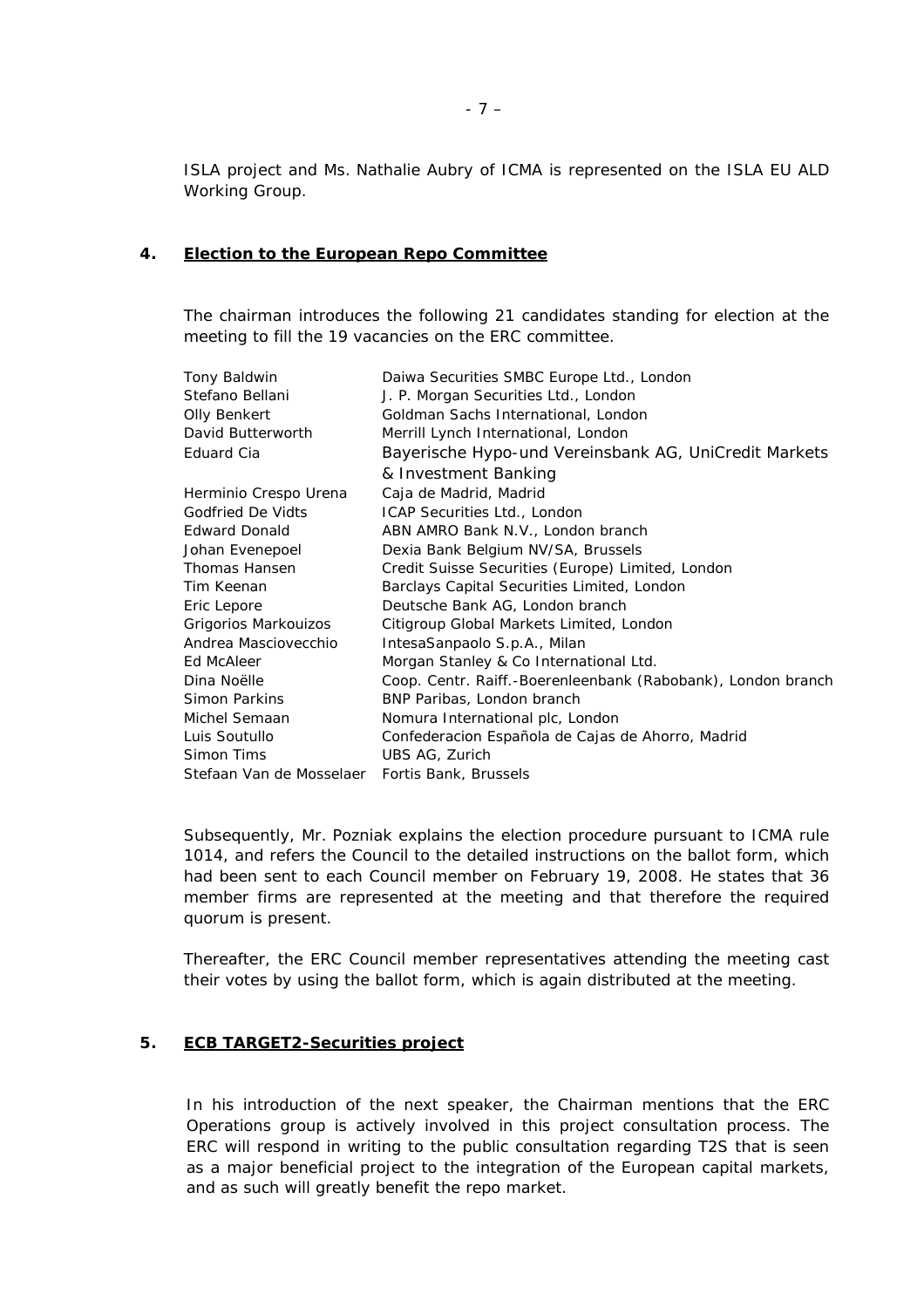Mr. Bayle, Deputy Head of the Market Infrastructure Division of the ECB gives an overview of the TARGET2-Securities project. His presentation is attached as Annex 5. Throughout his presentation, he refers extensively to the respective webpages of the ECB which can be found at [www.ecb.int/paym/market/secmar/integr/html/index.en.html](http://www.ecb.int/paym/market/secmar/integr/html/index.en.html) and recommends that Council members visit the pages to obtain information about the project.

The user requirements document and a document outlining the methodology for an analysis of the economic impact of  $T2S<sup>3</sup>$  are currently up for consultation until April 2.

### **6. CCBM2**

 $\overline{a}$ 

The Chairman introduces Mr Dirk Bullman. He refers, in the context of this presentation, to a letter he wrote to the ECB highlighting the need to look at all possible techniques available to the markets in light of the development of CCBM2.

Mr. Dirk Bullmann of the ECB gives a project update on CCBM2. His presentation is attached as Annex 6. He reminds the meeting that the current consultation phase ends on May 5. He also refers expressly to a joint letter by the ERC Committee, Clearstream and Euroclear requesting the inclusion of tri-party in CCBM2.[4](#page-7-1)

### **7. Financial turmoil and policy response**

The presentation by Mr. Fabrizio Planta, Policy Officer at Unit G2 (Financial Markets Infrastructure) is attached as Annex 7.

The chairman concludes that the Commission's work in response to the financial turmoil conveys a strong message in favour of coordination between all sides involved, both in the public sector (governments, central banks, regulators) and in the private sector (between associations). This coordination is particularly necessary also across the Atlantic.

He adds a few comments on the important work done in Mr. Planta's unit under Head of Unit Mario Nava and in particular on the work on clearing and settlement infrastructure. He reminds the meeting that the work of the CESAME group on the abolition of the barriers to smooth cross-border clearing and settlement in Europe – where he is participating as a personal member – will end on June 9, but that the Commission has decided to continue to support the work of the group under

<span id="page-7-0"></span><sup>3</sup> For both documents see http://www.ecb.europa.eu/ecb/cons/html/t2s-2.en.html

<span id="page-7-1"></span>The letter is available at [http://www.icmagroup.org/market\\_practice/Advocacy/clearing\\_and\\_settlement/target2](http://www.icmagroup.org/market_practice/Advocacy/clearing_and_settlement/target2-securities.Par.0018.ParDownLoadFile.tmp/CCBM2 Letter ERC-ECl-ClStr - Dec 2007-FINAL.pdf) [securities.Par.0018.ParDownLoadFile.tmp/CCBM2%20Letter%20ERC-ECl-ClStr%20-%20Dec%202007-FINAL.pdf](http://www.icmagroup.org/market_practice/Advocacy/clearing_and_settlement/target2-securities.Par.0018.ParDownLoadFile.tmp/CCBM2 Letter ERC-ECl-ClStr - Dec 2007-FINAL.pdf)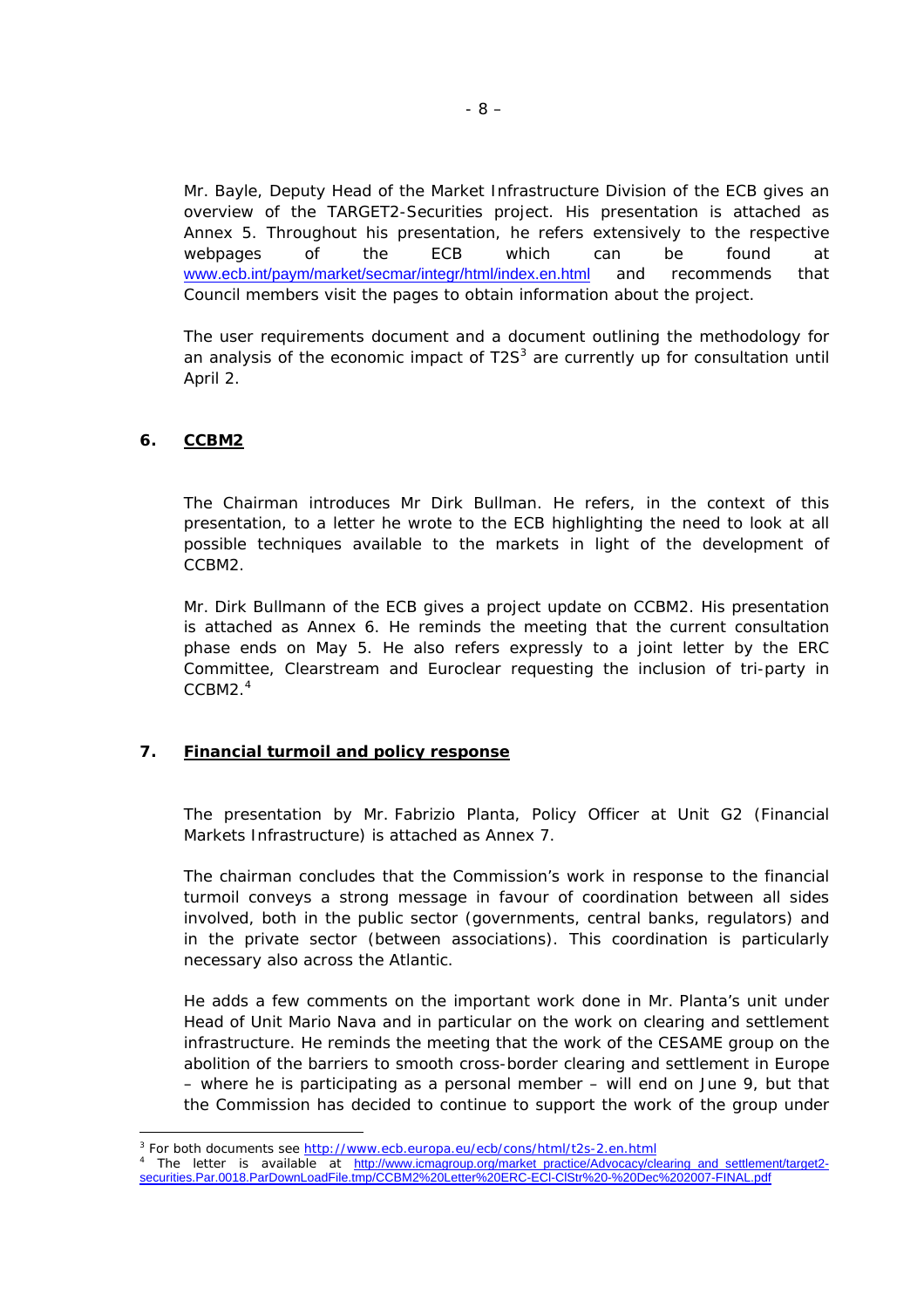the name of CESAME-2. While the private sector has made considerable progress in the removal of those barriers that it can successfully address. Progress has been much slower in the field of the public sector barriers (legal and taxation). He recalls that the ICMA and the ERC Committee, together with nine other associations, had written a letter to the ECOFIN Council last year calling for EU Member States to renew their resolve to tackle the public sector barriers.<sup>5</sup>

### 8. **Results of 14<sup>th</sup> repo survey**

The presentation by Mr. Comotto (ICMA Centre at the University of Reading) is attached as Annex  $8<sup>6</sup>$ 

In his introduction, the Chairman reminds delegates that the quality of the survey and its representative character depend crucially on the level of participation by participants in the market. Mr. Comotto calls those ERC members that are not participating yet to join the exercise and asks delegates at the meeting to discuss the question of participation within their respective firms. He adds that participants in the survey have the additional benefit of getting access to the ranking results which are otherwise not available to the public.

The press release that accompanied the publication of the repo survey is attached separately.<sup>[7](#page-8-2)</sup>

### **9. Results of the elections to the European Repo Committe**

Based on the ballot held, the Chairman announces the results of the elections to and the new composition of the ERC committee as follows:

| Tony Baldwin          | Daiwa Securities SMBC Europe Ltd., London             |
|-----------------------|-------------------------------------------------------|
| Stefano Bellani       | J. P. Morgan Securities Ltd., London                  |
| Olly Benkert          | Goldman Sachs International, London                   |
| David Butterworth     | Merrill Lynch International, London                   |
| Eduard Cia            | Bayerische Hypo-und Vereinsbank AG, UniCredit Markets |
|                       | & Investment Banking                                  |
| Herminio Crespo Urena | Caja de Madrid, Madrid                                |
| Godfried De Vidts     | ICAP Securities Ltd., London                          |
| <b>Edward Donald</b>  | ABN AMRO Bank N.V., London branch                     |
| Johan Evenepoel       | Dexia Bank Belgium NV/SA, Brussels                    |
| Thomas Hansen         | Credit Suisse Securities (Europe) Limited, London     |
| Tim Keenan            | Barclays Capital Securities Limited, London           |

<span id="page-8-0"></span><sup>&</sup>lt;sup>5</sup> The letter is available at

 $\overline{a}$ 

[http://www.icmagroup.org/market\\_practice/Advocacy/clearing\\_and\\_settlement/cesame.Par.0007.ParDownLoadFile.tmp/Joint](http://www.icmagroup.org/market_practice/Advocacy/clearing_and_settlement/cesame.Par.0007.ParDownLoadFile.tmp/Joint associations)

<span id="page-8-1"></span>[<sup>%20</sup>associations'%20letter%20to%20ECOFIN%2012%20Jun%2007.pdf](http://www.icmagroup.org/market_practice/Advocacy/clearing_and_settlement/cesame.Par.0007.ParDownLoadFile.tmp/Joint associations) .<br><sup>6</sup> The survey is available from <u>http://www.icmagroup.org/market\_info/surveys/repo/latest.html</u> .<br><sup>7</sup> The press release is available from  $7$  The press release is available from

<span id="page-8-2"></span>[http://www.icmagroup.org/content/media/news1/press.Par.0131.ParDownLoadFile.tmp/ICMA0803%20-](http://www.icmagroup.org/content/media/news1/press.Par.0131.ParDownLoadFile.tmp/ICMA0803 - ICMA survey records resilience of the E.pdf) [%20ICMA%20survey%20records%20resilience%20of%20the%20E.pdf](http://www.icmagroup.org/content/media/news1/press.Par.0131.ParDownLoadFile.tmp/ICMA0803 - ICMA survey records resilience of the E.pdf) .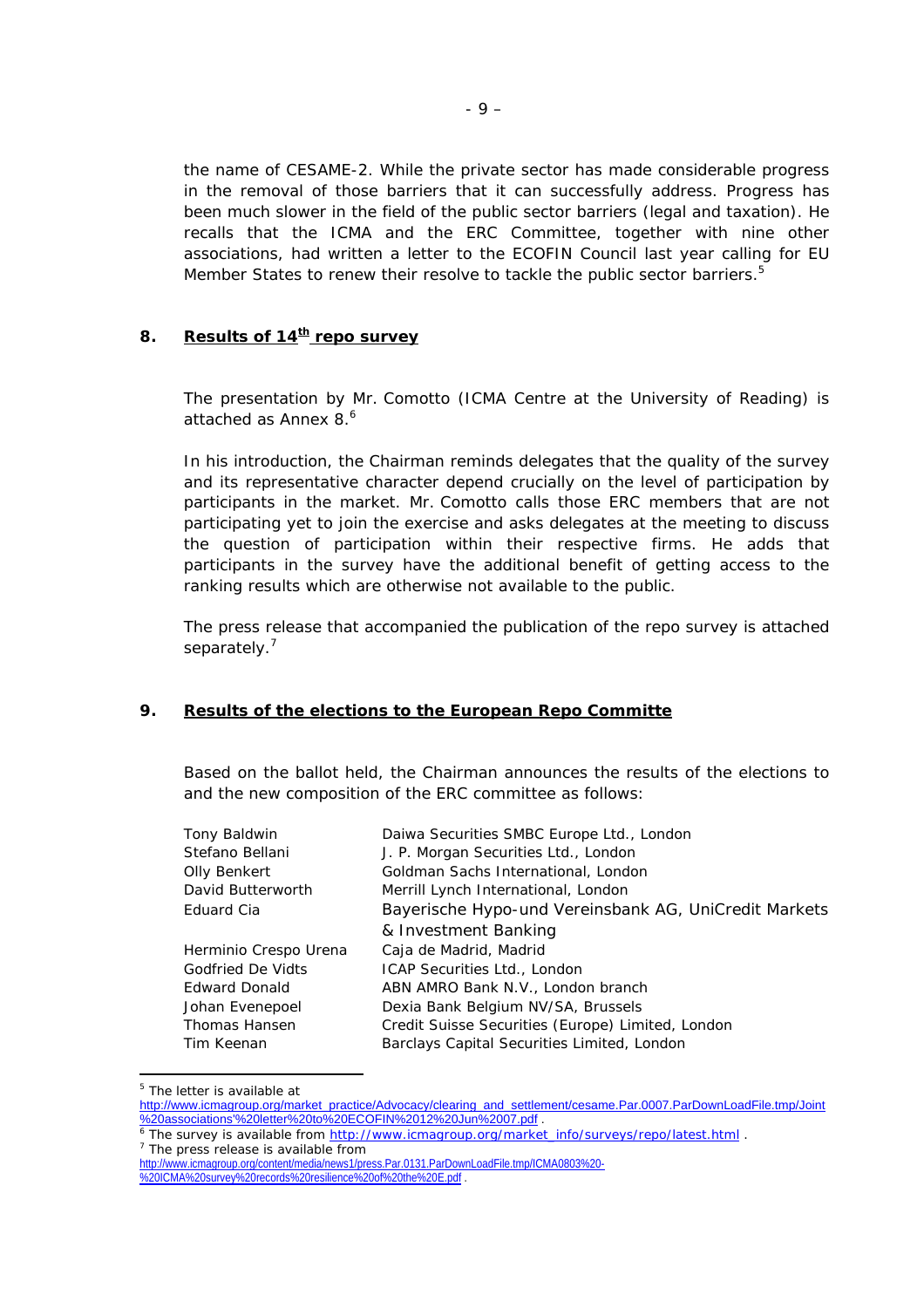| Eric Lepore                                    | Deutsche Bank AG, London branch                              |
|------------------------------------------------|--------------------------------------------------------------|
| Grigorios Markouizos                           | Citigroup Global Markets Limited, London                     |
| Andrea Masciovecchio                           | IntesaSanpaolo S.p.A., Milan                                 |
| Ed McAleer                                     | Morgan Stanley & Co International Ltd.                       |
| Dina Noëlle                                    | Coop. Centr. Raiff.-Boerenleenbank (Rabobank), London branch |
| Simon Parkins                                  | BNP Paribas, London branch                                   |
| Simon Tims                                     | UBS AG, Zurich                                               |
| Stefaan Van de Mosselaer Fortis Bank, Brussels |                                                              |

The term of office of each of the above ERC Committee members will expire at the Annual General Meeting of the ERC Council to be held in spring 2009.

The Chairman expresses his thanks to all candidates. He also thanks the outgoing members of the Committee, Messrs. Ulf Bacher, Jean-Marie Begonin, Mark Dearlove, and Cameron Dunn, for their tangible contribution to the work of the ERC Committee.

### **10. Any other business**

The Chairman informs the meeting that Natasha de Teran and Danny Corrigan have published a book titled 'Collateral: Securities Lending, Repo, OTC Derivatives and the Future of Finance' published by Global Custodian**'** which explains the power of collateral management to raise finance, mitigate risk and drive trading activities. The book may be ordered electronically *via* <http://store.globalcustodian.com/node/19>

## **11. Next meetings**

The chairman announces the following forthcoming meetings and events:

- May, 14-16 2008, ICMA AGM and Conference, Vienna with a session on Day 2 (16 May): "The advantages of secured finance – the viewpoint of the European Repo Council"
- September 09, 2008 European Repo Council General Meeting, London hosted by ICAP Securities Ltd
- November, 13-14 2008 , Professional Repo Seminar, Brussels hosted by Dexia Bank

There being no other business, the Chairman closes the official part of the meeting and extends his thanks to all attendants, to the speakers, and to Euroclear for hosting the event. He announces that a guest presentation by SWIFT will follow immediately and asks participants for their continuing attention.